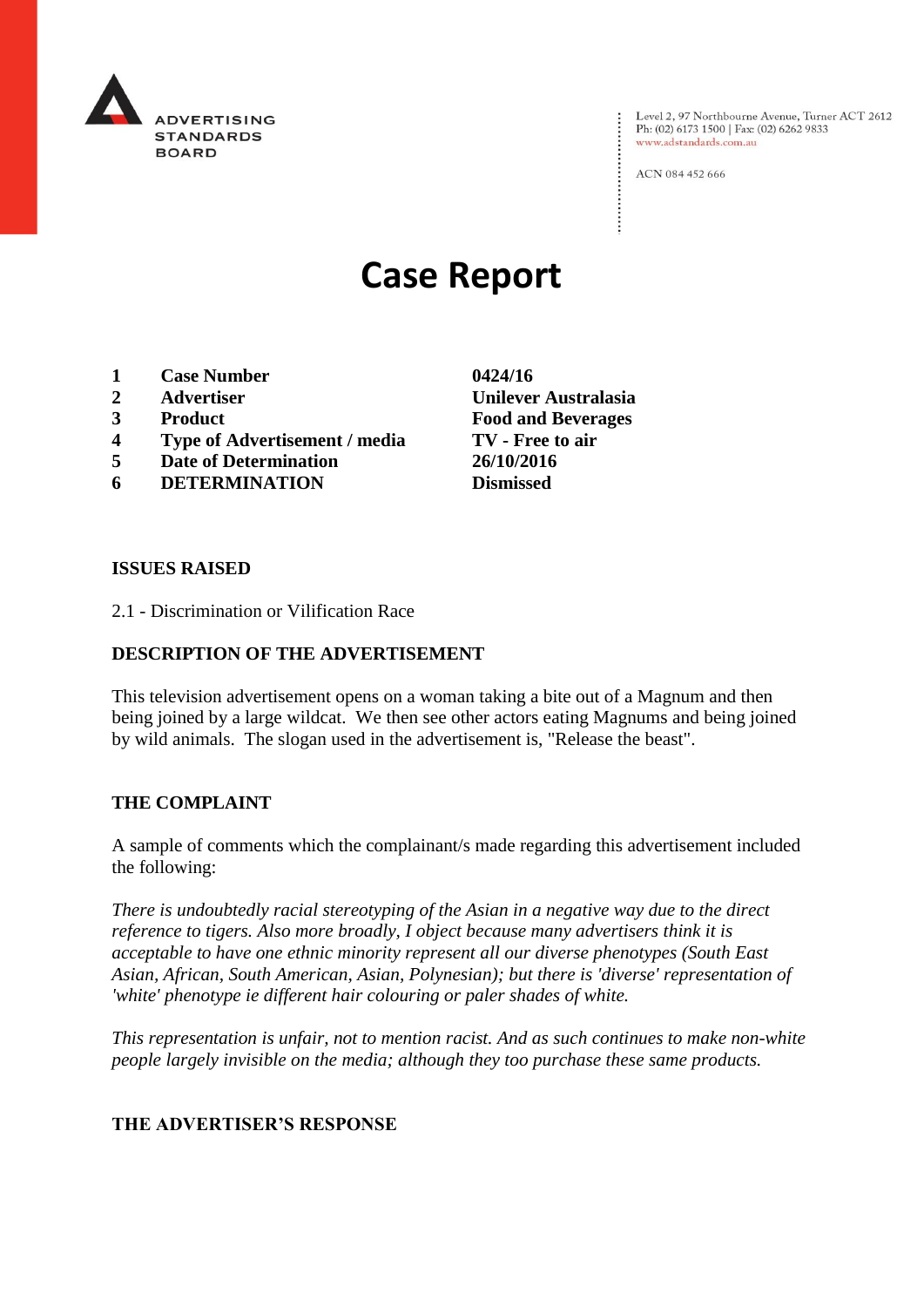Comments which the advertiser made in response to the complainant/s regarding this advertisement include the following:

*Your letter encloses a copy of a complaint (Complaint) concerning a Magnum "Release the Beast" television commercial (TVC). The Complaint submits that the TVC raises issues under Section 2.1 (Discrimination or Vilification – Race) of the AANA Code of Ethics (Code).*

*The TVC comprises a sequence of actors consuming or holding the Magnum Double Chocolate product (Product) while walking or standing side-by-side with various animals. The TVC also features the slogans "Release the Beast – Dare to Go Double" and "#Release the Beast" as well as a visual of the Product. The TVC forms part of Magnum's "Release the Beast" campaign, which encourages consumers to adopt a daring attitude in their ice cream selection by choosing the Product. The animals featured in the TVC are used as visual metaphors for this concept.*

*The 30 second TVC may be viewed at the following link:*

*https://www.youtube.com/watch?v=ayCuTPt50XU&feature=youtu.be*

*Response*

*Unilever disagrees that the TVC portrays people or depicts material in a way which discriminates against or vilifies a person or section of the community on any ground, including race, in a manner contrary to section 2.1 of the Code.*

*To this end, Unilever strongly disagrees with the assertions that:*

*a) the TVC features negative "racial stereotyping" of the actor of Asian appearance "due to the direct reference to tigers". Unilever does not consider that the depiction of the actor of Asian appearance walking side-by-side with the tiger conveys any stereotype, let alone a negative stereotype based on race. It is noted that each of actors in the TVC is depicted walking or standing side-by-side with animals; and*

*b) the TVC's depiction of ethnicity is "unfair, not to mention racist". Unilever disagrees that the TVC, or its inclusion of the actors, is racist or insensitive to Australia's cultural diversity. Moreover, Unilever disagrees with any suggestion that the depiction of the actors in the TVC discriminates against or vilifies a person or section of the community on any ground, including race. Unilever also submits that the TVC:*

*• does not employ sexual appeal in an exploitative or degrading manner contrary to section 2.2 of the Code;*

- *does not portray or present violence in a manner contrary to section 2.3 of the Code;*
- *does not treat sex, sexuality or nudity in a manner contrary to section 2.4 of the Code;*

*• does not contain inappropriate or explicit language contrary to section 2.5 of the Code; and*

*• does not depict material contrary to prevailing community standards on health and safety contrary to section 2.6 of the Code.*

*4. Conclusion*